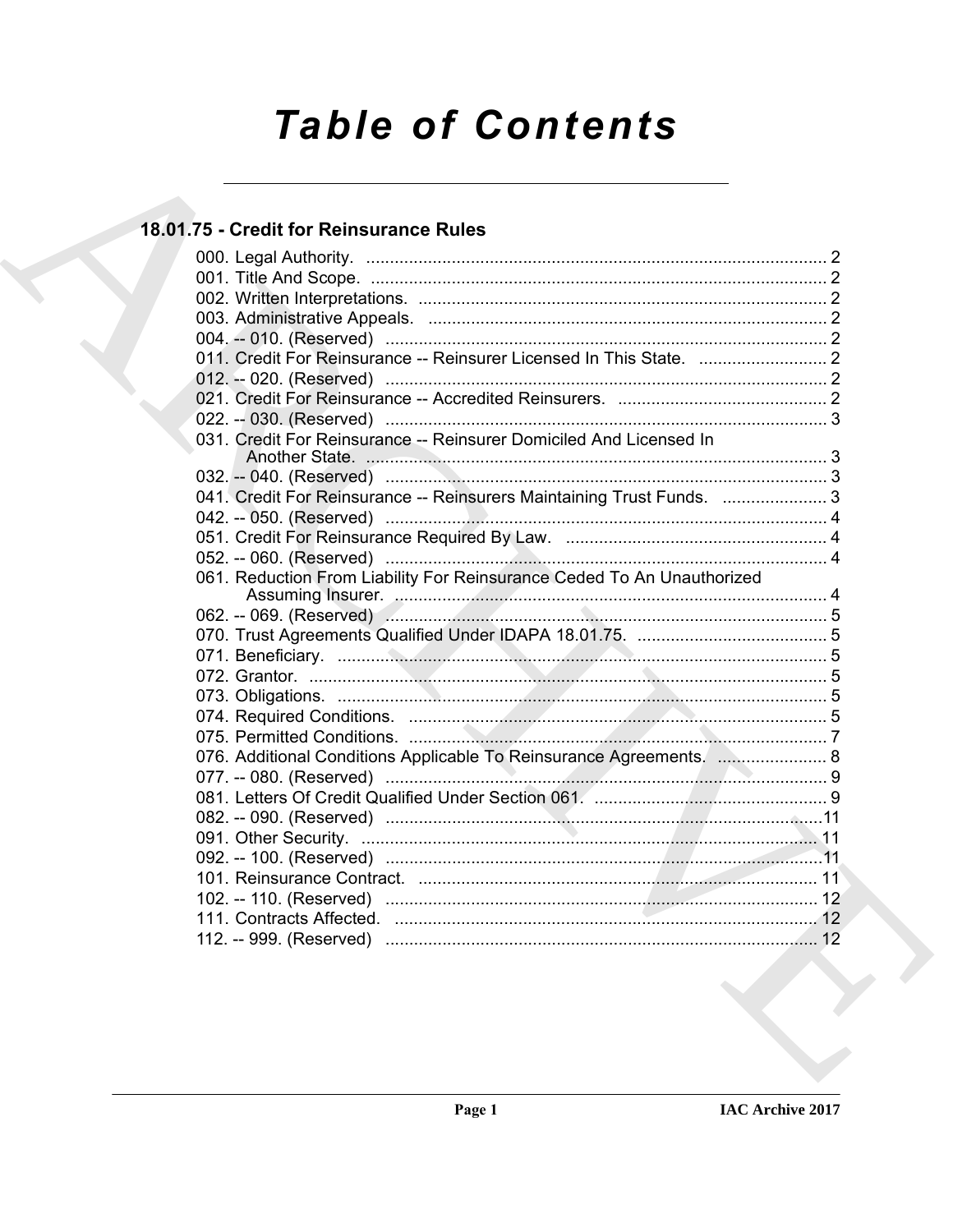#### **IDAPA 18 TITLE 01 CHAPTER 75**

#### **18.01.75 - CREDIT FOR REINSURANCE RULES**

#### <span id="page-1-1"></span><span id="page-1-0"></span>**000. LEGAL AUTHORITY.**

In accordance with Section 41-211, Idaho Code, the Director of the Idaho Department of Insurance shall promulgate rules implementing the provisions of Title 41, Idaho Code. (7-1-96) rules implementing the provisions of Title 41, Idaho Code.

#### <span id="page-1-2"></span>**001. TITLE AND SCOPE.**

**01. Title**. These rules shall be cited as Rules of the Department of Insurance, IDAPA 18.01.75, "Credit surance Rules." (7-1-99) for Reinsurance Rules."

**CHAPTER 75**<br>
18.01.75 - **CREDT FOR REINSURANCE RULES**<br>
18.01.75 - **CREDT FOR REINSURANCE RULES**<br>
18.1 - LETTLE AND SCOPE.<br>
18.1 - TTTLE AND SCOPE.<br>
18.1 - TTTLE AND SCOPE.<br>
18.1 - TTTLE AND SCOPE.<br>
18.1 - TTTLE AND SCOPE **02. Scope**. The purpose of this rule is to set forth rules and procedural requirements which the director deems necessary to carry out the Credit for Reinsurance provision, Section 41-514, Idaho Code. The actions and information required by this rule are hereby declared to be necessary and appropriate in the public interest and for the protection of the ceding insurers in this state. (7-1-99)

#### <span id="page-1-3"></span>**002. WRITTEN INTERPRETATIONS.**

In accordance with Section  $67-5201(19)(b)(iv)$ , Idaho Code, this agency has written statements which pertain to the interpretation of the rules of this chapter, or to the documentation of compliance with the rules of this chapter. The document is available for public inspection and copying at cost at the Office of the Rules Coordinator, 650 West State, Room 100, P.O. Box 83720, Boise, Idaho, 83720-0011. (7-1-96) State, Room 100, P.O. Box 83720, Boise, Idaho, 83720-0011.

#### <span id="page-1-4"></span>**003. ADMINISTRATIVE APPEALS.**

All contested cases shall be governed by the provisions of IDAPA 04.11.01, "Idaho Rules of Administrative Procedure of the Attorney General." (7-1-96) Procedure of the Attorney General."

#### <span id="page-1-5"></span>**004. -- 010. (RESERVED)**

#### <span id="page-1-11"></span><span id="page-1-6"></span>**011. CREDIT FOR REINSURANCE -- REINSURER LICENSED IN THIS STATE.**

Pursuant to Section 41-514(1)(a), Idaho Code, the director shall allow credit for reinsurance ceded by a domestic insurer to assuming insurers which were licensed in this State as of the date of the ceding insurer's statutory financial statement. (7-1-96)

#### <span id="page-1-7"></span>**012. -- 020. (RESERVED)**

#### <span id="page-1-9"></span><span id="page-1-8"></span>**021. CREDIT FOR REINSURANCE -- ACCREDITED REINSURERS.**

<span id="page-1-10"></span>**01. Accredited Reinsurers**. Pursuant to Section 41-514(1)(b), Idaho Code, the director shall allow credit for reinsurance ceded by a domestic insurer to an assuming insurer which is accredited as a reinsurer in this state as of the date of the ceding insurer's statutory financial statement. An accredited reinsurer is one which:

 $(7-1-96)$ 

**a.** Has filed with the Idaho Department of Insurance an application to act as an accredited reinsurer in this state, on forms and in the format provided by the director and received written notice of accreditation by the department; (7-1-99) department; (7-1-99)

**b.** Files annually with the director a copy of its annual statement filed with the insurance department of its state of domicile or, in the case of an alien assuming insurer, with the state through which it is entered and in which it is licensed to transact insurance or reinsurance, and a copy of its most recent audited financial statement; and  $(7-1-96)$ 

**c.** Maintains a surplus as regards policyholders in an amount not less than twenty million dollars (\$20,000,000) and whose accreditation has not been denied by the director within ninety (90) days of its submission or, in the case of companies with a surplus as regards policyholders of less than twenty million dollars (\$20,000,000),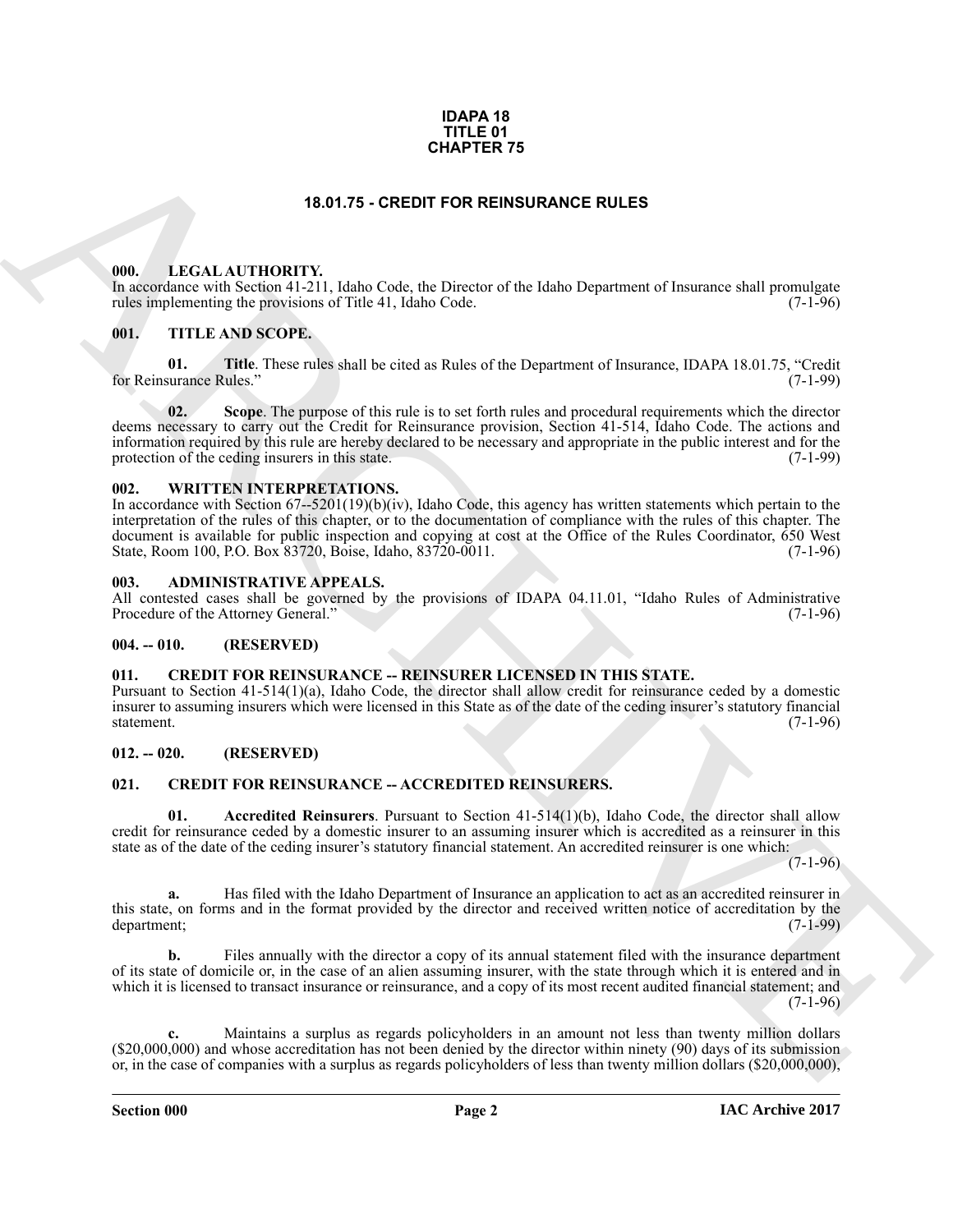whose accreditation has been approved by the director. (7-1-96)

<span id="page-2-4"></span>**02. Denial of Accreditation**. If the director determines that the assuming insurer has failed to meet or maintain any of these qualifications, he may upon written notice and hearing revoke the accreditation. No credit shall be allowed a domestic ceding insurer with respect to reinsurance ceded after 9/1/97 if the assuming insurer's accreditation has been denied or revoked by the director after notice and hearing. (7-1-96)

#### <span id="page-2-0"></span>**022. -- 030. (RESERVED)**

#### <span id="page-2-5"></span><span id="page-2-1"></span>**031. CREDIT FOR REINSURANCE -- REINSURER DOMICILED AND LICENSED IN ANOTHER STATE.**

Pursuant to Section 41-514(1)(c), Idaho Code, the director shall allow credit for reinsurance ceded by a domestic insurer to an assuming insurer which as of the date of the ceding insurer's statutory financial statement: ( insurer to an assuming insurer which as of the date of the ceding insurer's statutory financial statement:

<span id="page-2-6"></span>**01. Applicable Domicile and License**. Is domiciled and licensed in (or, in the case of a United States branch of an alien assuming insurer, is entered through and licensed in) a state which employs standards regarding credit for reinsurance substantially similar to those applicable under the Act and this rule; (7-1-96) credit for reinsurance substantially similar to those applicable under the Act and this rule;

<span id="page-2-7"></span>**02. Maintains Surplus**. Maintains a surplus as regards policyholders in an amount not less than twenty ollars (\$20,000,000): and (7-1-96) million dollars  $(\$20,000,000)$ ; and

<span id="page-2-8"></span>**03. Proper AR-1 Form Filed**. Files a properly executed Form AR-1 with the director as evidence of ssion to this state's authority to examine its books and records. (7-1-96) its submission to this state's authority to examine its books and records.

<span id="page-2-9"></span>**04. Provisions**. The provisions of this section relating to surplus as regards policyholders shall not apply to reinsurance ceded and assumed pursuant to pooling arrangements among insurers in the same holding company system. As used in this section, "substantially similar" standards means credit for reinsurance standards which the director determines equal or exceed the standards of Section 41-514, Idaho Code, and this rule. (7-1-96)

#### <span id="page-2-2"></span>**032. -- 040. (RESERVED)**

#### <span id="page-2-10"></span><span id="page-2-3"></span>**041. CREDIT FOR REINSURANCE -- REINSURERS MAINTAINING TRUST FUNDS.**

<span id="page-2-12"></span>**01. Trust Fund**. Pursuant to Section 41-514(1)(d), Idaho Code, the director shall allow credit for reinsurance ceded by a domestic insurer to an assuming insurer which, as of the date of the ceding insurer's statutory financial statement maintains a trust fund in an amount prescribed below in a qualified United States financial institution as defined in Section 41-514(4), Idaho Code, for the payment of the valid claims of its United States policyholders and ceding insurers, their assigns and successors in interest. The assuming insurer shall report annually to the director substantially the same information as that required to be reported on the NAIC annual statement form<br>by licensed insurers, to enable the director to determine the sufficiency of the trust fund. (7-1-96) by licensed insurers, to enable the director to determine the sufficiency of the trust fund.

<span id="page-2-11"></span>**02. Requirements**. The following requirements apply to the following categories of assuming insurer: (7-1-96)

**a.** The trust fund for a single assuming insurer shall consist of funds in trust in an amount not less than the assuming insurer's liabilities attributable to business written in the United States, and in addition, a trusteed surplus of not less than twenty million dollars (\$20,000,000). surplus of not less than twenty million dollars  $(\$20,000,000)$ .

**Creative of the second state of the second state.** Creative and the second state and the second state of the second state of the second state of the second state of the second state of the second state of the second stat **b.** The trust fund for a group which includes incorporated and individual unincorporated underwriters shall consist of funds in trust in an amount not less than the group's aggregate liabilities attributable to business written in the United States and, in addition, the group shall maintain a trusteed surplus of which one hundred million dollars (\$100,000,000) shall be held jointly for the benefit of the United States ceding insurers of any member of the group. The incorporated members of the group shall not be engaged in any business other than underwriting as a member of the group and shall be subject to the same level of solvency regulation and control by the group's domiciliary regulator as are the unincorporated members. The group shall make available to the director annual certifications by the group's domiciliary regulator and its independent public accountants of the solvency of each underwriter member of the group.

**Section 031 Page 3**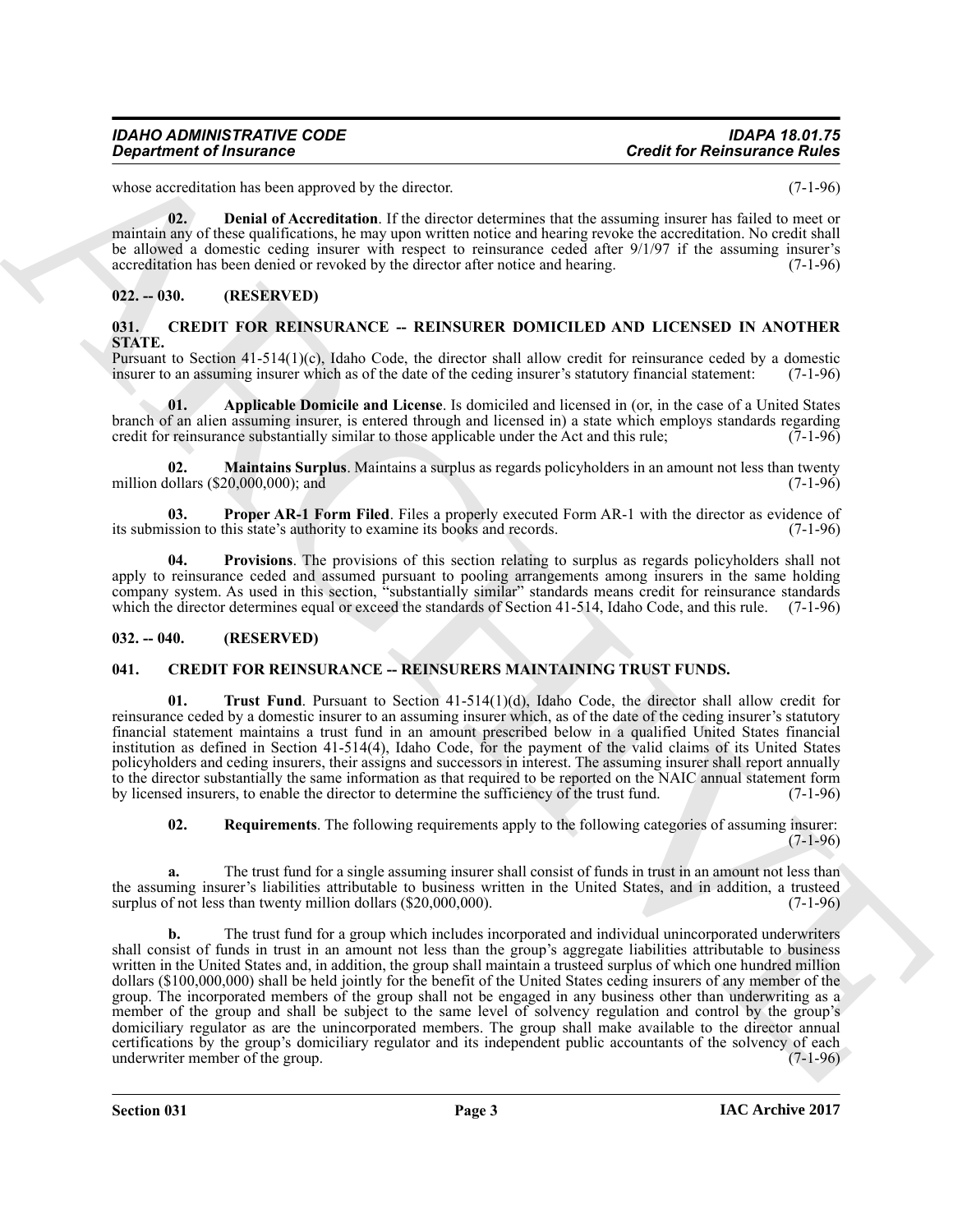**Creative of functions** of the text share of the same of the same intervention in the test share and the same of the same of the same of the same of the same of the same of the same of the same of the same of the same of **c.** The trust fund for a group of incorporated insurers under common administration, whose members possess aggregate policyholders surplus of ten billion dollars (\$10,000,000,000) (calculated and reported in substantially the same manner as prescribed by the annual statement instructions and Accounting Practices and Procedures Manual of the National Association of Insurance Commissioners) and which has continuously transacted an insurance business outside the United States for at least three (3) years immediately prior to making application for accreditation, shall consist of funds in trust in an amount not less than the assuming insurers' liabilities attributable to business ceded by United States ceding insurers to any members of the group pursuant to reinsurance contracts issued in the name of such group and, in addition, the group shall maintain a joint trusteed surplus of which one hundred million dollars (\$100,000,000) shall be held jointly for the benefit of United States ceding insurers of any member of the group. The group shall file a properly executed Form AR-1 as evidence of the submission to this state's authority to examine the books and records of any of its members and shall certify that any member examined will bear the expense of any such examination. The group shall make available to the director annual certifications by the members' domiciliary regulators and their independent public accountants of the solvency of each member of the group.  $(7-1-96)$ 

<span id="page-3-4"></span>**03.** Acceptable Form. The trust shall be established in a form approved by the director and complying tion 41-514(1), Idaho Code, and this section. The trust instrument shall provide that: (7-1-96) with Section  $41-514(1)$ , Idaho Code, and this section. The trust instrument shall provide that:

**a.** Contested claims shall be valid and enforceable out of funds in trust to the extent remaining unsatisfied thirty (30) days after entry of the final order of any court of competent jurisdiction in the United States.

(7-1-96)

**b.** Legal title to the assets of the trust shall be vested in the trustee for the benefit of the grantor's United States policyholders and ceding insurers, their assigns and successors in interest. (7-1-96)

**c.** The trust shall be subject to examination as determined by the director. (7-1-96)

**d.** The trust shall remain in effect for as long as the assuming insurer, or any member or former member of a group of insurers, shall have outstanding obligations under reinsurance agreements subject to the trust.  $(7-1-96)$ 

**e.** No later than February 28 of each year the trustees of the trust shall report to the director in writing setting forth the balance in the trust and listing the trust's investments at the preceding year end, and shall certify the date of termination of the trust, if so planned, or certify that the trust shall not expire prior to the next following December 31. (7-1-96) December 31.  $(7-1-96)$ 

**f.** No amendment to the trust shall be effective unless reviewed and approved in advance by the  $(7-1-96)$ director. (7-1-96)

#### <span id="page-3-0"></span>**042. -- 050. (RESERVED)**

#### <span id="page-3-5"></span><span id="page-3-1"></span>**051. CREDIT FOR REINSURANCE REQUIRED BY LAW.**

Pursuant to Section 41-514(1)(e), Idaho Code, the director shall allow credit for reinsurance ceded by a domestic insurer to an assuming insurer not meeting the requirements of Section 41-514(1)(a), (b), (c), or (d), Idaho Code, but only with respect to the insurance of risks located in jurisdictions where such reinsurance is required by the applicable law or regulation of that jurisdiction. As used in this section, "jurisdiction" means any state, district or territory of the United States and any lawful national government. (7-1-96)

#### <span id="page-3-2"></span>**052. -- 060. (RESERVED)**

#### <span id="page-3-6"></span><span id="page-3-3"></span>**061. REDUCTION FROM LIABILITY FOR REINSURANCE CEDED TO AN UNAUTHORIZED ASSUMING INSURER.**

Pursuant to Section 41-514(2), Idaho Code, the director shall allow a reduction from liability for reinsurance ceded by a domestic insurer to an assuming insurer not meeting the requirements of Section 41-514(1), Idaho Code, in an amount not exceeding the liabilities carried by the ceding insurer. Such reduction shall be in the amount of funds held by or on behalf of the ceding insurer, including funds held in trust for the exclusive benefit of the ceding insurer,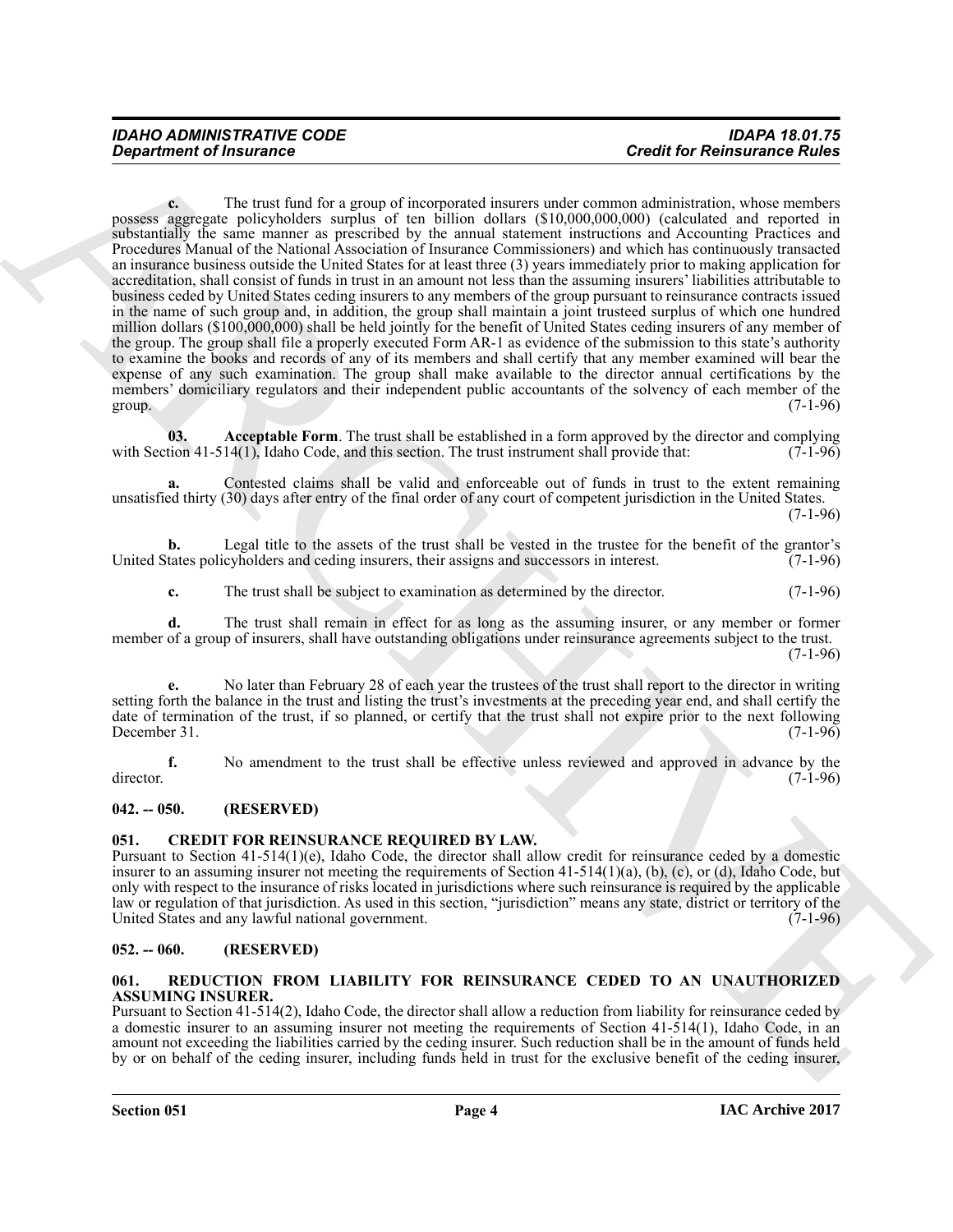under a reinsurance contract with such assuming insurer as security for the payment of obligations thereunder. Such security must be held in the United States subject to withdrawal solely by, and under the exclusive control of, the ceding insurer or, in the case of a trust, held in a qualified United States financial institution as defined in Section 41- 514(4), Idaho Code. This security may be in the form of any of the following: (7-1-96)

<span id="page-4-17"></span><span id="page-4-15"></span><span id="page-4-14"></span>**01. Cash**. (7-1-96)

**02.** Securities. Securities listed by the Securities Valuation Office of the National Association of e Commissioners and qualifying as admitted assets. (7-1-96) Insurance Commissioners and qualifying as admitted assets.

Graduation of Financesco Chinachi and Southern and Southern Chinachi and Southern Relations (2) and Southern Chinachi and Southern and Southern and Southern and Southern and Southern and Southern and Southern and Southern **03. Letters of Credit**. Clean, irrevocable, unconditional and "evergreen" letters of credit issued or confirmed by a qualified United States institution, as defined in Section 41-514(3), Idaho Code, effective no later than December 31 of the year for which filing is being made, and in the possession of the ceding company on or before the filing date of its annual statement. Letters of credit meeting applicable standards of issuer acceptability as of the dates of their issuance (or confirmation) shall, notwithstanding the issuing (or confirming) institution's subsequent failure to meet applicable standards of issuer acceptability, continue to be acceptable as security until their expiration, extension, renewal, modification or amendment, whichever first occurs. (7-1-96) extension, renewal, modification or amendment, whichever first occurs.

#### <span id="page-4-16"></span><span id="page-4-13"></span>**04. Any Other Form of Security Acceptable to the Director**. (7-1-96)

**05. Other Provisions Applicable**. An admitted asset or a reduction from liability for reinsurance ceded to an unauthorized assuming insurer pursuant to Section 061 shall be allowed only when the requirements of Sections 101 and the applicable portions of Sections 101 and the applicable portions of Sections 074, 075, 076, 081, and 091 of this rule are met.

#### <span id="page-4-0"></span>**062. -- 069. (RESERVED)**

#### <span id="page-4-20"></span><span id="page-4-1"></span>**070. TRUST AGREEMENTS QUALIFIED UNDER IDAPA 18.01.75.**

#### <span id="page-4-6"></span><span id="page-4-2"></span>**071. BENEFICIARY.**

Beneficiary means the entity for whose sole benefit the trust has been established and any successor of the beneficiary by operation of law. If a court of law appoints a successor in interest to the named beneficiary, then the named beneficiary includes and is limited to the court appointed domiciliary receiver (including conservator, rehabilitator or liquidator). (7-1-96)  $\mu$ liquidator). (7-1-96)

#### <span id="page-4-7"></span><span id="page-4-3"></span>**072. GRANTOR.**

Grantor means the entity that has established a trust for the sole benefit of the beneficiary. When established in conjunction with a reinsurance agreement, the grantor is the unlicensed, unaccredited assuming insurer. (7conjunction with a reinsurance agreement, the grantor is the unlicensed, unaccredited assuming insurer.

#### <span id="page-4-8"></span><span id="page-4-4"></span>**073. OBLIGATIONS.**

Obligations, as used in IDAPA 18.01.75, "Credit for Reinsurance Rules," means: (7-1-99)

**01.** Losses Paid But Not Recovered. Reinsured losses and allocated loss expenses paid by the ceding  $\alpha$ , but not recovered from the assuming insurer; company, but not recovered from the assuming insurer;

<span id="page-4-12"></span><span id="page-4-9"></span>

| 02. | <b>Reserves for Reinsured Losses Reported and Outstanding;</b> | $(7-1-96)$ |
|-----|----------------------------------------------------------------|------------|
|     |                                                                |            |

- <span id="page-4-11"></span>**03. Reserves for Reinsured Losses Incurred But Not Reported**; and (7-1-96)
- <span id="page-4-19"></span><span id="page-4-18"></span><span id="page-4-10"></span>**04. Reserves for Allocated Reinsured Loss Expenses and Unearned Premiums**. (7-1-96)

#### <span id="page-4-5"></span>**074. REQUIRED CONDITIONS.**

**01. Who Shall Enter the Agreement**. The trust agreement shall be entered into between the beneficiary, the grantor and a trustee which shall be a qualified United States financial institution as defined in Section 41-514(4), Idaho Code. (7-1-99) Section  $41-514(4)$ , Idaho Code.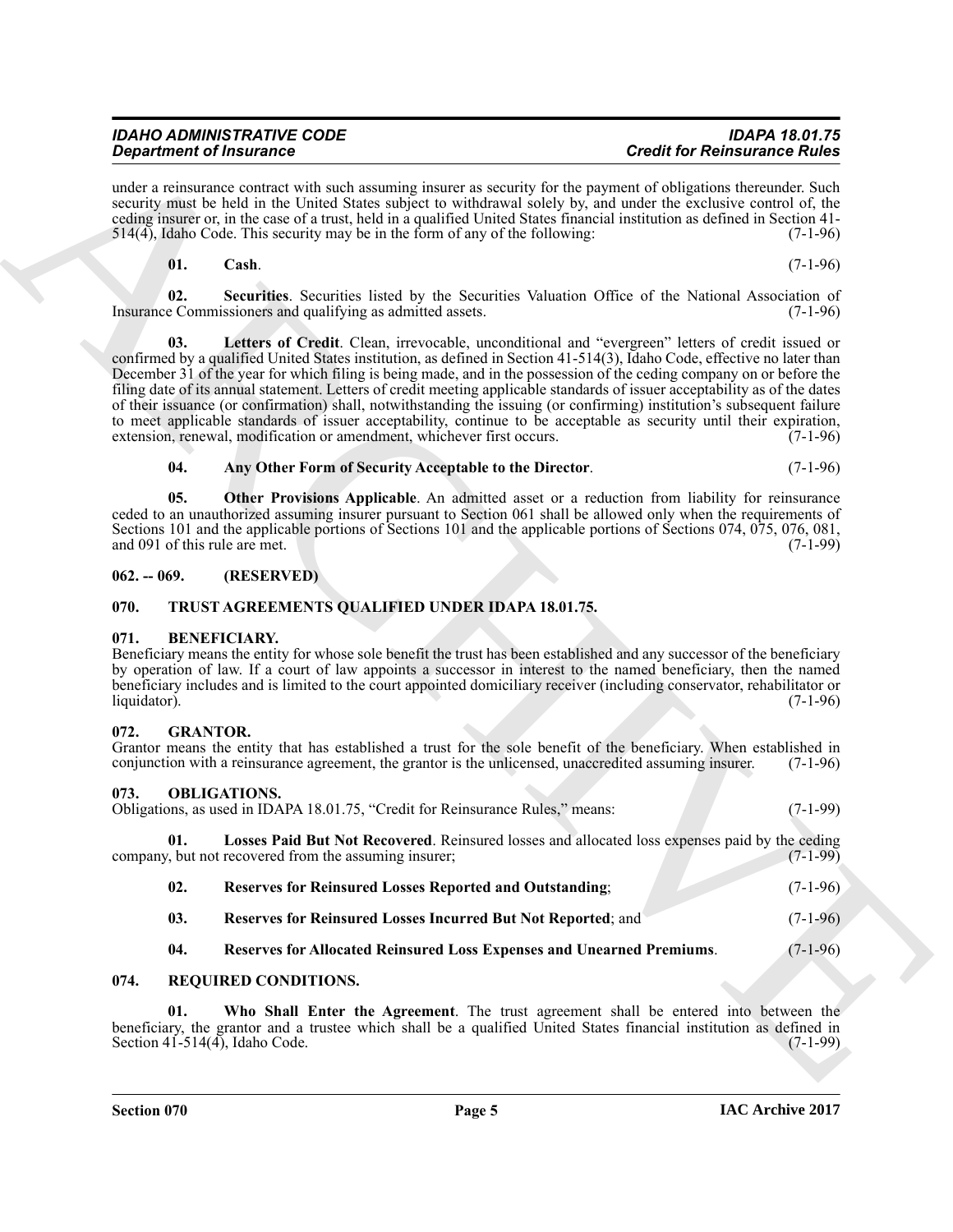<span id="page-5-6"></span><span id="page-5-5"></span>**02.** Trust Account. The trust agreement shall create a trust account into which assets shall be deposited. (7-1-99) deposited. (7-1-99)

**Creativity of Francoise**<br> **Creativity of Francoise Construction** ( $\frac{1}{2}$  and  $\frac{1}{2}$  and  $\frac{1}{2}$  and  $\frac{1}{2}$  and  $\frac{1}{2}$  and  $\frac{1}{2}$  and  $\frac{1}{2}$  and  $\frac{1}{2}$  and  $\frac{1}{2}$  and  $\frac{1}{2}$  and  $\frac{1}{2}$  and **03. Who Shall Hold Assets in Trust Account**. All assets in the trust account shall be held by the trustee at the trustee's office in the United States, except that a bank may apply for the director's permission to use a foreign branch office of such bank as trustee for trust agreements established pursuant to this section. If the director approves the use of such foreign branch office as trustee, then its use must be approved by the beneficiary in writing and the trust agreement must provide that the written notice described in Subsection 074.04.d. must also be presentable, as a matter of legal right, at the trustee's principal office in the United States.  $(7-1-99)$ presentable, as a matter of legal right, at the trustee's principal office in the United States.

<span id="page-5-1"></span>**04. Provisions of Trust Agreement**. The Trust Agreement shall provide that: (7-1-99)

**a.** The beneficiary shall have the right to withdraw assets from the trust account at any time, without the grantor, subject only to written notice from the beneficiary to the trustee; (7-1-96) notice to the grantor, subject only to written notice from the beneficiary to the trustee;

**b.** No other statement or document is required to be presented in order to withdraw assets, except that ficiary may be required to acknowledge receipt of withdrawn assets; (7-1-96) the beneficiary may be required to acknowledge receipt of withdrawn assets;

<span id="page-5-3"></span>**c.** It is not subject to any conditions or qualifications outside of the trust agreement; and (7-1-96)

**d.** It shall not contain references to any other agreements or documents except as provided for under on 074.11. Subsection 074.11.

**05.** Sole Benefit of Beneficiary. The Trust Agreement shall be established for the sole benefit of the beneficiary. (7-1-99) beneficiary. (7-1-99)

<span id="page-5-2"></span>**06.** Required of Trustee. The Trust Agreement shall require the trustee to:  $(7-1-99)$ 

**a.** Receive assets and hold all assets in a safe place; (7-1-96)

**b.** Determine that all assets are in such form that the beneficiary, or the trustee upon direction by the beneficiary, may whenever necessary negotiate any such assets, without consent or signature from the grantor or any other person or entity; (7-1-96) other person or entity;

**c.** Furnish to the grantor and the beneficiary a statement of all assets in the trust account upon its and at intervals no less frequent than the end of each calendar quarter: (7-1-96) inception and at intervals no less frequent than the end of each calendar quarter;

**d.** Notify the grantor and the beneficiary within ten (10) days, of any deposits to or withdrawals from the trust account;  $(7-1-96)$ 

**e.** Upon written demand of the beneficiary, immediately take any and all steps necessary to transfer absolutely and unequivocally all right, title and interest in the assets held in the trust account to the beneficiary and deliver physical custody of the assets to the beneficiary; and (7-1-96)

**f.** Allow no substitutions or withdrawals of assets from the trust account, except on written instructions from the beneficiary, except that the trustee may, without the consent of but with notice to the beneficiary, upon call or maturity of any trust asset, withdraw such asset upon condition that the proceeds are paid into the trust  $\alpha$  account. (7-1-96)

<span id="page-5-7"></span>**07. Written Notification of Termination**. The trust agreement shall provide that at least thirty (30) days, but not more than forty-five (45) days, prior to termination of the trust account, written notification of termination shall be delivered by the trustee to the beneficiary. (7-1-99)

**08.** Subject to Laws of State in Which Trust Is Established. The trust agreement shall be made of and governed by the laws of the state in which the trust is established. (7-1-99) subject to and governed by the laws of the state in which the trust is established.

<span id="page-5-4"></span><span id="page-5-0"></span>**09. Prohibit Invasion of Trust Corpus**. The trust agreement shall prohibit invasion of the trust corpus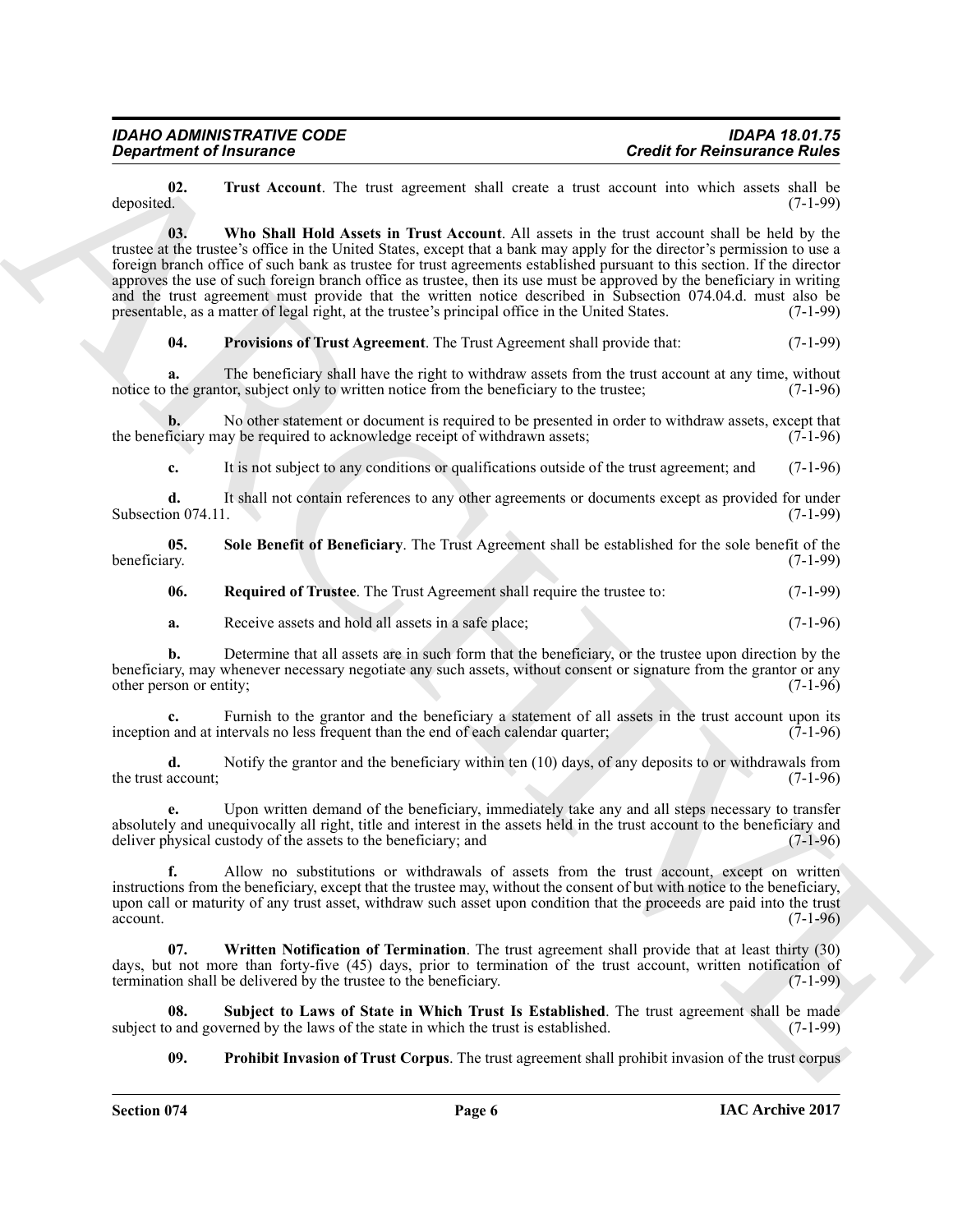| <b>IDAHO ADMINISTRATIVE CODE</b> | <b>IDAPA 18.01.75</b>               |
|----------------------------------|-------------------------------------|
| <b>Department of Insurance</b>   | <b>Credit for Reinsurance Rules</b> |

<span id="page-6-8"></span>for the purpose of paying compensation to, or reimbursing the expenses of, the trustee. (7-1-99)

**10. Trustee Shall Be Liable**. The trust agreement shall provide that the trustee shall be liable for its own negligence, willful misconduct or lack of good faith. (7-1-99)

<span id="page-6-6"></span>**11. Purposes for Applying Amounts Drawn Upon Trust Account**. Notwithstanding other provisions of this rule, when a trust agreement is established in conjunction with a reinsurance agreement covering risks other than life, annuities and accident and health, where it is customary practice to provide a trust agreement for a specific purpose, such a trust agreement may, notwithstanding any other conditions in this rule, provide that the ceding insurer shall undertake to use and apply amounts drawn upon the trust account, without diminution because of the insolvency<br>of the ceding insurer or the assuming insurer, for the following purposes: (7-1-99) of the ceding insurer or the assuming insurer, for the following purposes:

**a.** To pay or reimburse the ceding insurer for the assuming insurer's share under the specific reinsurance agreement regarding any losses and allocated loss expenses paid by the ceding insurer, but not recovered from the assuming insurer, or for unearned premiums due to the ceding insurer if not otherwise paid by the assuming insurer: (7-1-96) insurer; (7-1-96)

**b.** To make payment to the assuming insurer of any amounts held in the trust account that exceed one hundred two percent (102%) of the actual amount required to fund the assuming insurer's obligations under the specific reinsurance agreement: or (7-1-96) specific reinsurance agreement; or

**c.** Where the ceding insurer has received notification of termination of the trust account and where the assuming insurer's entire obligations under the specific reinsurance agreement remain unliquidated and undischarged ten (10) days prior to the termination date, to withdraw amounts equal to the obligations and deposit those amounts in a separate account, in the name of the ceding insurer in any qualified United States financial institution as defined in Section 41-514(4), Idaho Code, apart from its general assets, in trust for such uses and purposes specified in Subsections 074.11 as may remain executory after such withdrawal and for any period after the termination date.

(7-1-99)

<span id="page-6-7"></span>**12. Reinsurance Agreement Provisions**. The reinsurance agreement entered into in conjunction with the trust agreement may, but need not, contain the provisions required by Subsection 076.01.b., so long as these required conditions are included in the trust agreement.  $(7-1-99)$ required conditions are included in the trust agreement.

#### <span id="page-6-3"></span><span id="page-6-1"></span><span id="page-6-0"></span>**075. PERMITTED CONDITIONS.**

**Creative of fractraces**<br>
Creative of the control of the control of the creative of the creative of the basis of the Polymarine Children<br>
Like particular the control of the control of the control of the control of the con **01. Resignation of Trustee**. The trust agreement may provide that the trustee may resign upon delivery of a written notice of resignation, effective not less than ninety (90) days after receipt by the beneficiary and grantor of the notice and that the trustee may be removed by the grantor by delivery to the trustee and the beneficiary of a written notice of removal, effective not less than ninety (90) days after receipt by the trustee and the beneficiary of the notice, provided that no such resignation or removal shall be effective until a successor trustee has been duly appointed and approved by the beneficiary and the grantor and all assets in the trust have been duly transferred to the new trustee. (7-1-99) new trustee. (7-1-99)

<span id="page-6-2"></span>**02. Grantor's Rights**. The grantor may have the full and unqualified right to vote any shares of stock in the trust account and to receive from time to time payments of any dividends or interest upon any shares of stock or obligations included in the trust account. Any such interest or dividends shall be either forwarded promptly upon receipt to the grantor or deposited in a separate account established in the grantor's name. (7-1-99) receipt to the grantor or deposited in a separate account established in the grantor's name.

<span id="page-6-5"></span>**03. Trustee's Authority to Invest**. The trustee may be given authority to invest, and accept substitutions of, any funds in the account, provided that no investment or substitution shall be made without prior approval of the beneficiary, unless the trust agreement specifies categories of investments acceptable to the beneficiary and authorizes the trustee to invest funds and to accept substitutions which the trustee determines are at least equal in market value to the assets withdrawn and that are consistent with the restrictions in Subsection  $076.01.b.$  (7-1-99)

<span id="page-6-4"></span>**04. Transfer of Assets**. The trust agreement may provide that the beneficiary may at any time designate a party to which all or part of the trust assets are to be transferred. Such transfer may be conditioned upon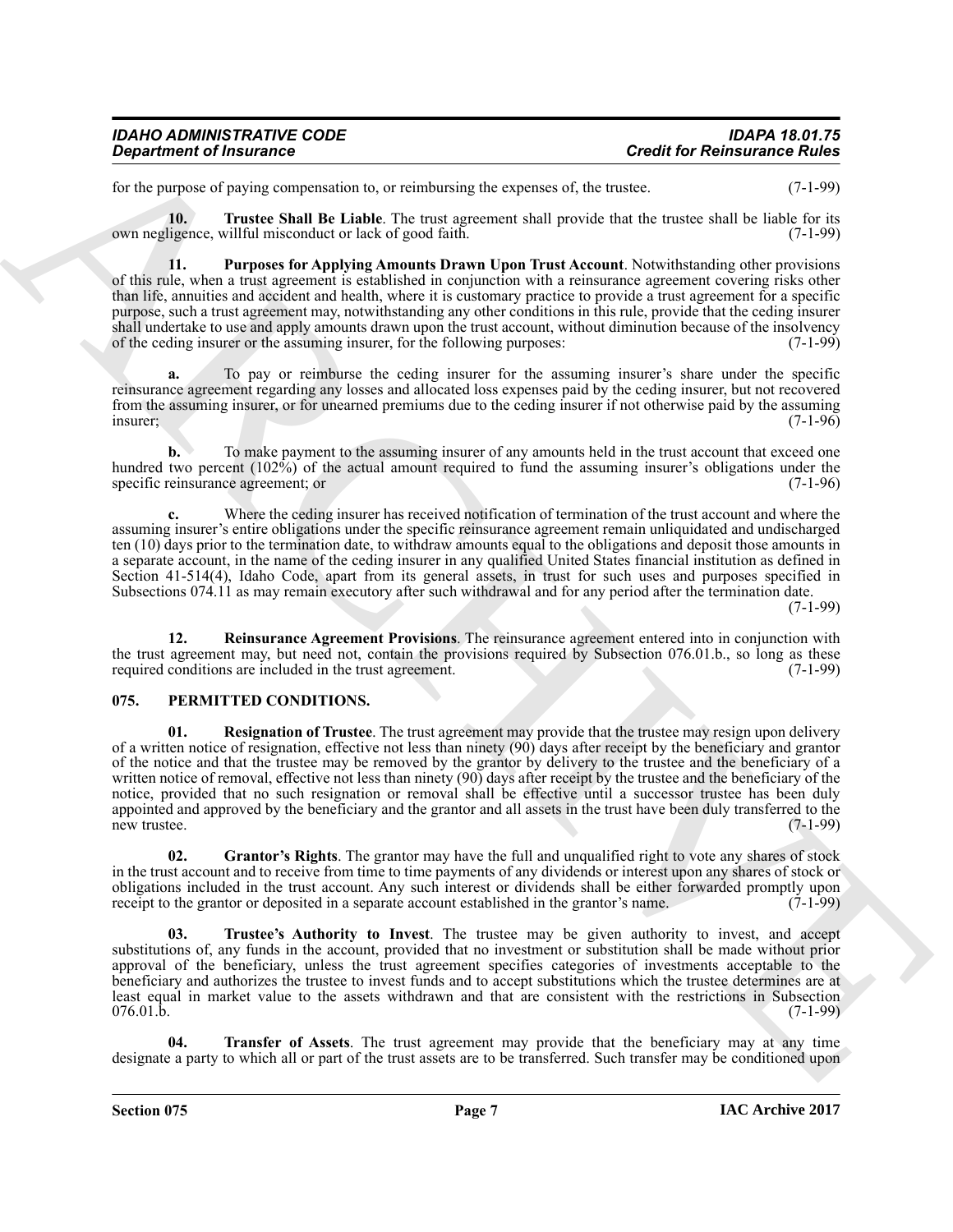| IDAHO ADMINISTRATIVE CODE             |  |
|---------------------------------------|--|
| <i><b>Department of Insurance</b></i> |  |

<span id="page-7-4"></span>the trustee receiving, prior to or simultaneously, other specified assets. (7-1-99)

**05. Termination of Trust Account**. The trust agreement may provide that, upon termination of the trust account, all assets not previously withdrawn by the beneficiary shall, with written approval by the beneficiary, be delivered over to the grantor.  $(7-1-99)$ 

#### <span id="page-7-1"></span><span id="page-7-0"></span>**076. ADDITIONAL CONDITIONS APPLICABLE TO REINSURANCE AGREEMENTS.**

<span id="page-7-3"></span>**01. Reinsurance Agreement in Conjunction With Trust Agreement**. A reinsurance agreement, which is entered into in conjunction with a trust agreement and the establishment of a trust account, may contain provisions that: (7-1-99) provisions that:

**a.** Require the assuming insurer to enter into a trust agreement and to establish a trust account for the function of the ceding insurer, and specifying what the agreement is to cover: benefit of the ceding insurer, and specifying what the agreement is to cover;

Great time of fractions of the system of the system of the period state. Could for Reimannics Nulles<br>the theoretical intermediation of the system of the period state.<br>
The system of the system of the system of the system **b.** Stipulate that assets deposited in the trust account shall be valued according to their current fair market value and shall consist only of cash (United States legal tender), certificates of deposit (issued by a United States bank and payable in United States legal tender), and investments of the types permitted by the Insurance Code or any combination of the above, provided that such investments are issued by an institution that is not the parent, subsidiary or affiliate of either the grantor or the beneficiary. The reinsurance agreement may further specify the types of investments to be deposited. Where a trust agreement is entered into in conjunction with a reinsurance agreement covering risks other than life, annuities and accident and health, then the trust agreement may contain the provisions required by this paragraph in lieu of including such provisions in the reinsurance agreement; (7-1-96) required by this paragraph in lieu of including such provisions in the reinsurance agreement;

**c.** Require the assuming insurer, prior to depositing assets with the trustee, to execute assignments or endorsements in blank, or to transfer legal title to the trustee of all shares, obligations or any other assets requiring assignments, in order that the ceding insurer, or the trustee upon the direction of the ceding insurer, may whenever necessary negotiate these assets without consent or signature from the assuming insurer or any other entity; (7-1-96)

**d.** Require that all settlements of account between the ceding insurer and the assuming insurer be cash or its equivalent: and (7-1-96) made in cash or its equivalent; and

**e.** Stipulate that the assuming insurer and the ceding insurer agree that the assets in the trust account, established pursuant to the provisions of the reinsurance agreement, may be withdrawn by the ceding insurer at any time, notwithstanding any other provisions in the reinsurance agreement, and shall be utilized and applied by the ceding insurer or its successors in interest by operation of law, including without limitation any liquidator, rehabilitator, receiver or conservator of such company, without diminution because of insolvency on the part of the ceding insurer or the assuming insurer, only for the following purposes: (7-1-96) ceding insurer or the assuming insurer, only for the following purposes:

To reimburse the ceding insurer for the assuming insurer's share of premiums returned to the reinsured under the reinsurance agreement because of cancellations of such policies: (7-1-96) owners of policies reinsured under the reinsurance agreement because of cancellations of such policies; (7-1-96)

To reimburse the ceding insurer for the assuming insurer's share of surrenders and benefits or losses paid by the ceding insurer pursuant to the provisions of the policies reinsured under the reinsurance agreement;  $(7-1-96)$ 

iii. To fund an account with the ceding insurer in an amount at least equal to the deduction, for reinsurance ceded, from the ceding insurer liabilities for policies ceded under the agreement. The account shall include, but not be limited to, amounts for policy reserves, claims and losses incurred (including losses incurred but not reported), loss adjustment expenses and unearned premium reserves; and

<span id="page-7-2"></span>iv. To pay any other amounts the ceding insurer claims are due under the reinsurance agreement.

(7-1-96)

**02. Other Provisions of Reinsurance Agreement**. The Reinsurance Agreement may also contain is that: (7-1-99) provisions that:

**Section 076 Page 8**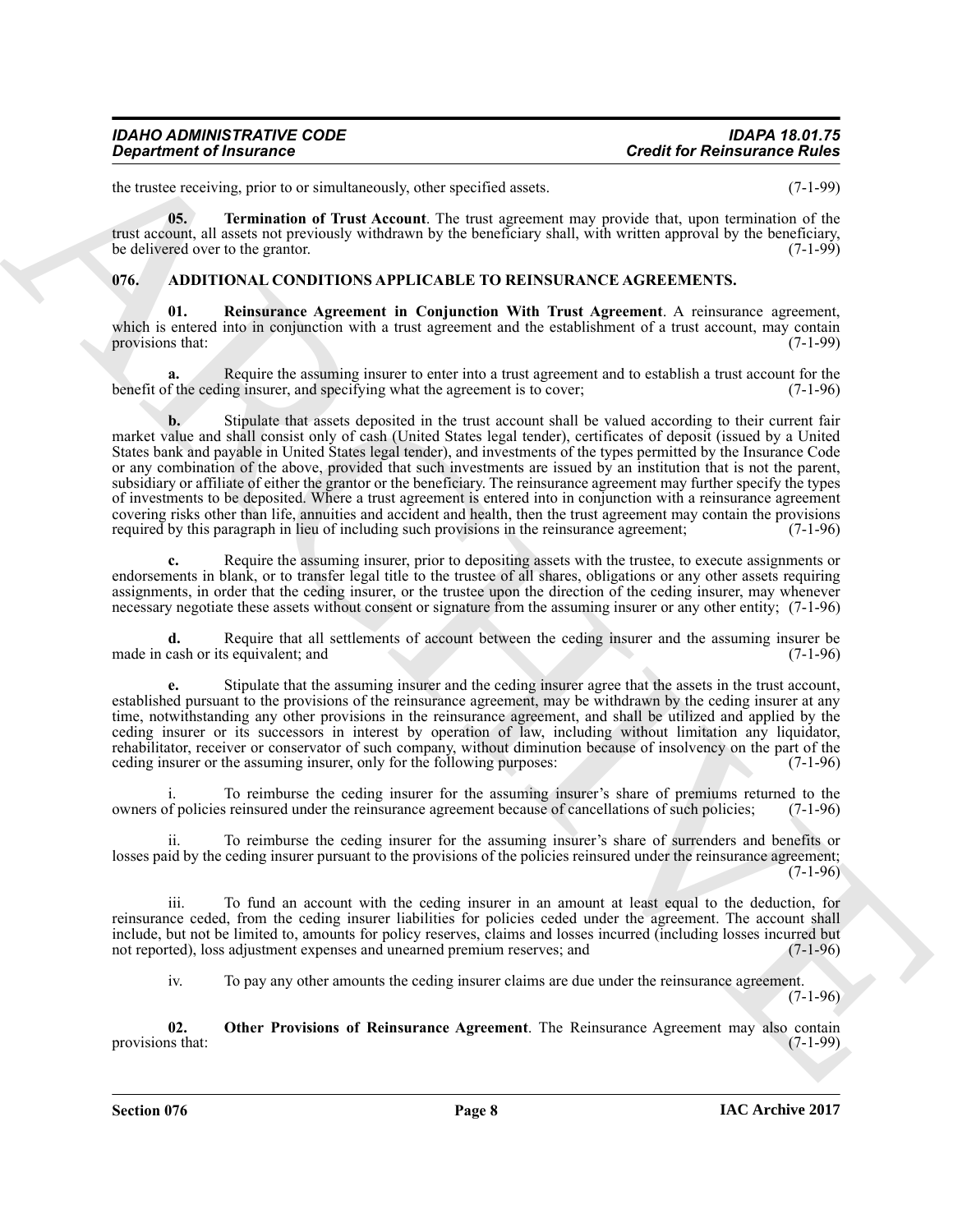| <b>IDAHO ADMINISTRATIVE CODE</b> | <b>IDAPA 18.01.75</b>               |
|----------------------------------|-------------------------------------|
| <b>Department of Insurance</b>   | <b>Credit for Reinsurance Rules</b> |

**a.** Give the assuming insurer the right to seek approval from the ceding insurer to withdraw from the point all or any part of the trust assets and transfer those assets to the assuming insurer, provided: (7-1-96) trust account all or any part of the trust assets and transfer those assets to the assuming insurer, provided:

i. The assuming insurer shall, at the time of withdrawal, replace the withdrawn assets with other qualified assets having a market value equal to the market value of the assets withdrawn so as to maintain at all times the deposit in the required amount, or the deposit in the required amount, or

ii. After withdrawal and transfer, the market value of the trust account is no less than one hundred and ent  $(102\%)$  of the required amount. two percent  $(102%)$  of the required amount.

iii. The ceding insurer shall not unreasonably or arbitrarily withhold its approval. (7-1-96)

**b.** Provide for:  $(7-1-96)$ 

i. The return of any amount withdrawn in excess of the actual amounts required for Subsections 076.01.e.i., or 076.01.e.ii., or 076.01.e.iii., or in the case of Subsection 076.01.e.iv., any amounts that are subsequently determined not to be due: and  $(7-1-99)$ subsequently determined not to be due; and

ii. Interest payments, at a rate not in excess of the prime rate of interest, on the amounts held pursuant ction 076.01.e. to Subsection 076.01.e.

| c.  | Permit the award by any arbitration panel or court of competent jurisdiction of: | $(7-1-96)$ |
|-----|----------------------------------------------------------------------------------|------------|
|     | Interest at a rate different from that provided in Subsection 076.02.b.;         | $(7-1-99)$ |
| ii. | Court of arbitration costs;                                                      | $(7-1-96)$ |

- iii. Attorney's fees, and (7-1-96)
- <span id="page-8-4"></span>iv. Any other reasonable expenses. (7-1-96)

**Considerable of Francesco Construction** Consider the spherical Consider Relationship is the spherical Construction of the spherical Construction of the spherical Construction Construction Construction Construction Constr **03. Financial Reporting**. A trust agreement may be used to reduce any liability for reinsurance ceded to an unauthorized assuming insurer in financial statements required to be filed with this department in compliance with the provisions of this regulation when established on or before the date of filing of the financial statement of the ceding insurer. Further, the reduction for the existence of an acceptable trust account may be up to the current fair market value of acceptable assets available to be withdrawn from the trust account at that time, but such reduction shall be no greater than the specific obligations under the reinsurance agreement that the trust account was established to secure. (7-1-96) to secure.  $(7-1-96)$ 

<span id="page-8-2"></span>**04. Existing Agreements**. Notwithstanding the effective date of this rule, any trust agreement or underlying reinsurance agreement in existence prior to July 1, 1996 will continue to be acceptable until 7/1/96, at which time the agreements will have to be in full compliance with this rule for the trust agreement to be acceptable. (7-1-96)

<span id="page-8-3"></span>**05. Failure to Identify Beneficiary**. The failure of any trust agreement to specifically identify the beneficiary as defined in Section 071 of this section shall not be construed to affect any actions or rights which the director may take or possess pursuant to the provisions of the laws of this state. (7-1-99) director may take or possess pursuant to the provisions of the laws of this state.

#### <span id="page-8-0"></span>**077. -- 080. (RESERVED)**

#### <span id="page-8-5"></span><span id="page-8-1"></span>**081. LETTERS OF CREDIT QUALIFIED UNDER SECTION 061.**

<span id="page-8-6"></span>**01. Letters of Credit Under Section 061**. The letter of credit must be clean, irrevocable and unconditional and issued or confirmed by a qualified United States financial institution as defined in Section 41- 514(3), Idaho Code. The letter of credit shall contain an issue date and date of expiration and shall stipulate that the beneficiary need only draw a sight draft under the letter of credit and present it to obtain funds and that no other document need be presented. The letter of credit shall also indicate that it is not subject to any condition or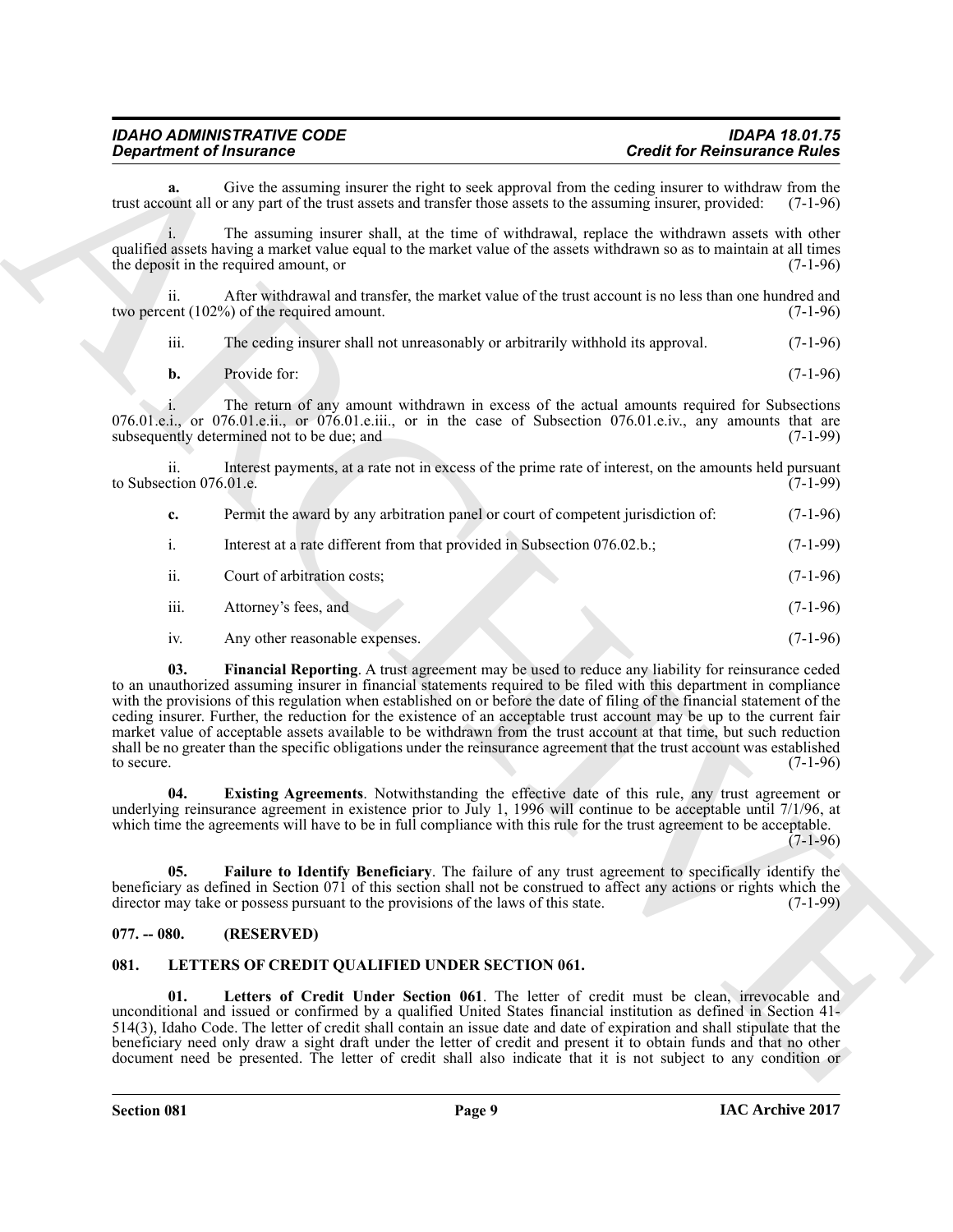# *IDAHO ADMINISTRATIVE CODE IDAPA 18.01.75*

**Operation of Francesco Constraints** the later of each state. Consider the base of the Reinwich Construction of the Reinwich Construction of the Reinwich Construction of the Reinwich Construction of the Construction of th qualifications outside of the letter of credit. In addition, the letter of credit itself shall not contain reference to any other agreements, documents or entities, except as provided in Subsection 081.09.a. As used in this section, "beneficiary" means the domestic insurer for whose benefit the letter of credit has been established and any successor of the beneficiary by operation of law. If a court of law appoints a successor in interest to the named beneficiary, then the named beneficiary includes and is limited to the court appointed domiciliary receiver (including conservator, rehabilitator or liquidator). (7-1-96) rehabilitator or liquidator).

<span id="page-9-2"></span>**02. Heading of Letter**. The heading of the letter of credit may include a boxed section which contains the name of the applicant and other appropriate notations to provide a reference for the letter of credit. The boxed section shall be clearly marked to indicate that such information is for internal identification purposes only. (7-1-96)

<span id="page-9-6"></span>**03. Statement**. The letter of credit shall contain a statement to the effect that the obligation of the qualified United States financial institution under the letter of credit is in no way contingent upon reimbursement with respect thereto. (7-1-96) respect thereto.

<span id="page-9-7"></span>**04. Term of Letter**. The term of the letter of credit shall be for at least one (1) year and shall contain an "evergreen clause" which prevents the expiration of the letter of credit without due notice from the issuer. The "evergreen clause" shall provide for a period of no less than thirty (30) days' notice prior to the expiration date or nonrenewal. (7-1-96)

<span id="page-9-0"></span>**05. Disclosure Statement**. The letter of credit shall state whether it is subject to and governed by the laws of this state or the Uniform Customs and Practice for Documentary Credits of the International Chamber of Commerce (Publication 500), and all drafts drawn thereunder shall be presentable at an office in the United States of a qualified United States financial institution. (7-1-96)

<span id="page-9-4"></span>**06. Letter Subject to Uniform Customs and Practice**. If the letter of credit is made subject to the Uniform Customs and Practice for Documentary Credits of the International Chamber of Commerce (Publication 500), then the letter of credit shall specifically address and make provision for an extension of time to draw against the letter of credit in the event that one or more of the occurrences specified in Article 19 of Publication 500 occur.

 $(7-1-96)$ 

<span id="page-9-3"></span>**07. Issued or Confirmed by Authorized Institution**. The letter of credit shall be issued or confirmed by a qualified United States financial institution authorized to issue letters of credit, pursuant to Section 41-514(3), Idaho Code. (7-1-96)

<span id="page-9-1"></span>**08. Exception**. If the letter of credit is issued by a qualified United States financial institution authorized to issue letters of credit, other than a qualified United States financial institution as described in Subsection 081.07, then the following additional requirements shall be met: (7-1-96)

The issuing qualified United States financial institution shall formally designate the confirming that the states financial institution as its agent for the receipt and payment of the drafts, and (7-1-96) qualified United States financial institution as its agent for the receipt and payment of the drafts, and

**b.** The "evergreen clause" shall provide for thirty (30) days' notice prior to the expiration date for nonrenewal. (7-1-96) nonrenewal. (7-1-96)

#### <span id="page-9-5"></span>**09. Reinsurance Agreement Provisions**. (7-1-96)

**a.** The reinsurance agreement in conjunction with which the letter of credit is obtained may contain is which: (7-1-96) provisions which:

i. Require the assuming insurer to provide letters of credit to the ceding insurer and specify what they are to cover.  $(7-1-96)$ 

ii. Stipulate that the assuming insurer and ceding insurer agree that the letter of credit provided by the assuming insurer pursuant to the provisions of the reinsurance agreement may be drawn upon at any time, notwithstanding any other provisions in the agreement, and shall be utilized by the ceding insurer or its successors in interest only for one or more of the following reasons: (7-1-96) interest only for one or more of the following reasons: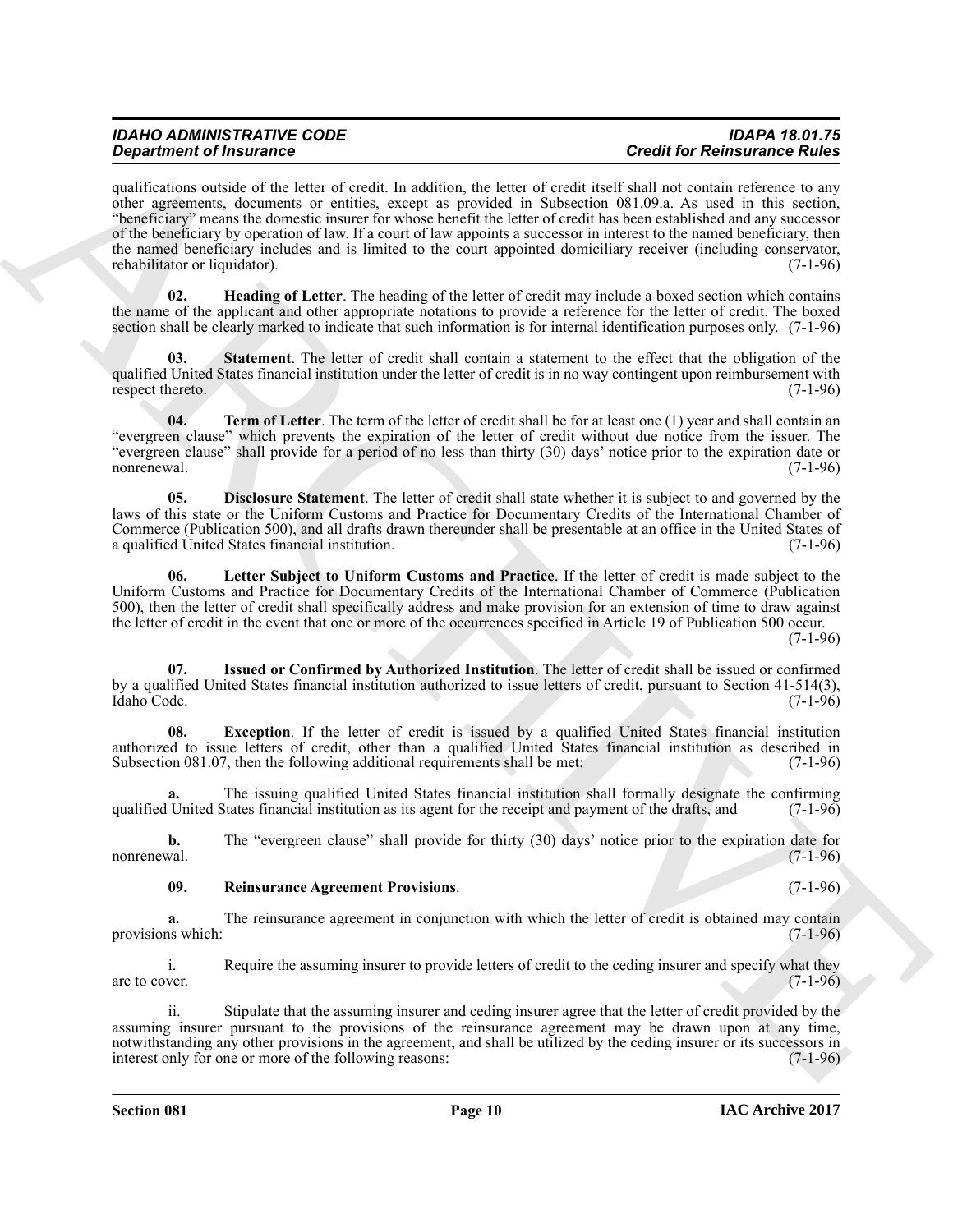(1) To reimburse the ceding insurer for the assuming insurer's share of premiums returned to the owners of policies reinsured under the reinsurance agreement on account of cancellations of such policies; (7-1-96)

(2) To reimburse the ceding insurer for the assuming insurer's share of surrenders and benefits or losses paid by the ceding insurer under the terms and provisions of the policies reinsured under the reinsurance agreement; (7-1-96) agreement; (7-1-96)

(3) To fund an account with the ceding insurer in an amount at least equal to the deduction, for reinsurance ceded, from the ceding insurer's liabilities for policies ceded under the agreement (such amount shall include, but not be limited to, amounts for policy reserves, claims and losses incurred and unearned premium reserves); and

(4) To pay any other amounts the ceding insurer claims are due under the reinsurance agreement. (7-1-96)

iii. All of the foregoing provisions of Subsection 081.09.a. should be applied without diminution of insolvency on the part of the ceding insurer or assuming insurer.  $(7-1-96)$ because of insolvency on the part of the ceding insurer or assuming insurer.

**b.** Nothing contained in Subsection 081.09.a. shall preclude the ceding insurer and assuming insurer viding for: (7-1-96) from providing for:

i. An interest payment, at a rate not in excess of the prime rate of interest, on the amounts held to Subsection  $081.09.a.i.(3)$ ; and/or pursuant to Subsection  $081.09.a.ii.(3)$ ; and/or

ii. The return of any amounts drawn down on the letters of credit in excess of the actual amounts required for the above or, in the case of Subsection 081.09.a.ii.(4), any amounts that are subsequently determined not to be due. (7-1-96) to be due.  $(7-1-96)$ 

<span id="page-10-4"></span>**c.** When a letter of credit is obtained in conjunction with a reinsurance agreement covering risks other than life, annuities and health, where it is customary practice to provide a letter of credit for a specific purpose, then the reinsurance agreement may, in lieu of Subsection 081.09.a.ii., require that the parties enter into a "Trust<br>Agreement" which may be incorporated into the reinsurance agreement or be a separate document. (7-1-96) Agreement" which may be incorporated into the reinsurance agreement or be a separate document.

**Creativized of Insurance Constitution** and Evidence Exchange interest a share of procedures and the secondary and the secondary and the secondary and the secondary and the secondary and the secondary and the secondary an **10. No Reduction in Liability**. A letter of credit may not be used to reduce any liability for reinsurance ceded to an unauthorized assuming insurer in financial statements required to be filed with this department unless an acceptable letter of credit with the filing ceding insurer as beneficiary has been issued on or before the date of filing of the financial statement. Further, the reduction for the letter of credit may be up to the amount available under the letter of credit but no greater than the specific obligation under the reinsurance agreement which the letter of credit was intended to secure. (7-1-96)

<span id="page-10-0"></span>**082. -- 090. (RESERVED)**

#### <span id="page-10-5"></span><span id="page-10-1"></span>**091. OTHER SECURITY.**

A ceding insurer may take credit for unencumbered funds withheld by the ceding insurer in the United States subject<br>to withdrawal solely by the ceding insurer and under its exclusive control. (7-1-96) to withdrawal solely by the ceding insurer and under its exclusive control.

#### <span id="page-10-2"></span>**092. -- 100. (RESERVED)**

#### <span id="page-10-6"></span><span id="page-10-3"></span>**101. REINSURANCE CONTRACT.**

Credit will not be granted to a ceding insurer for reinsurance effected with assuming insurers meeting the requirements of Sections 011, 021, 031, 041, or 061 or otherwise in compliance with Section 41-514(1), Idaho Code, after the adoption of this rule unless the reinsurance agreement: (7-1-96) after the adoption of this rule unless the reinsurance agreement:

<span id="page-10-7"></span>**01. Insolvency Clause**. Includes an insolvency clause which provides, in substance, the following:

 $(7-1-96)$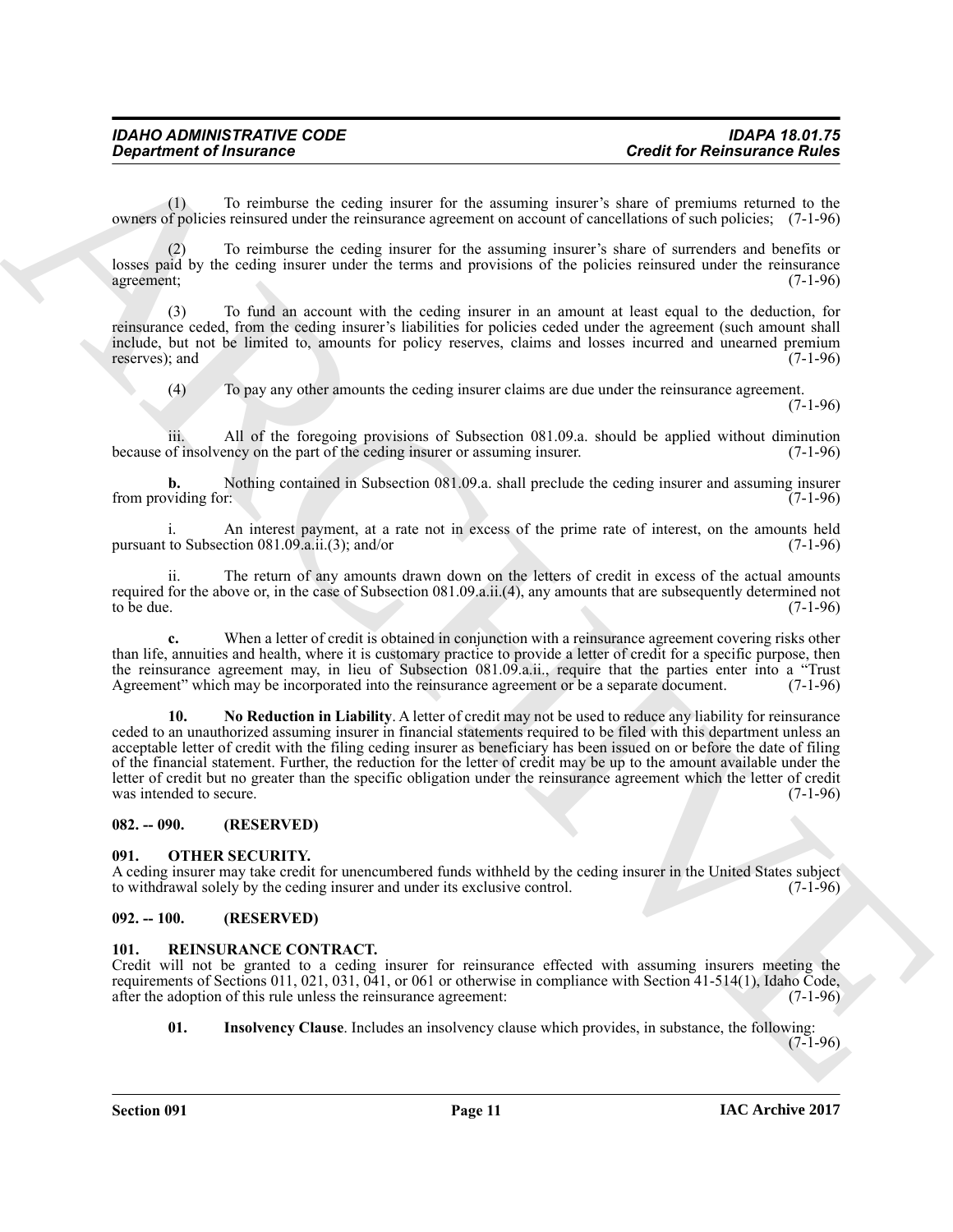| IDAHO ADMINISTRATIVE CODE      |
|--------------------------------|
| <b>Department of Insurance</b> |

**a.** In the event of the ceding insurer's insolvency, the reinsurance afforded by the reinsurance agreement shall be payable by the assuming insurer directly to the ceding insurer or its domiciliary liquidator, on the basis of and at the time the ceding insurer's liability is determined in the liquidation proceedings, without diminution because of the ceding insurer's insolvency or because its liquidator has failed to pay all or a portion of any claim, except:  $(7-1-96)$ 

i. Where the contract specifically provides another payee of such reinsurance in the event of the insolvency of the ceding insurer; or

Where the assuming insurer, with the consent of the direct insured(s), has assumed such policy obligations of the ceding insurer as direct obligations of the assuming insurer to the payees under such policies and in substitution for the obligations of the ceding insurer to such payees. (7-1-96) substitution for the obligations of the ceding insurer to such payees.

**Consideration** of the law over  $\approx 0.004$  of the system case of the reduction of the consideration of the system of the system of the system of the system of the system of the system of the system of the system of the sy **b.** The ceding insurer's liquidator, shall give written notice to the assuming insurer of the pendency of a claim against the insolvent ceding insurer on the contract reinsured within a reasonable time after such claim is filed in the liquidation proceeding. During the pendency of such claim, any assuming insurer may investigate such claim and interpose in the proceeding where the claim is to be adjudicated, at its own expense, any defense that it may deem available to the ceding insurer or its liquidator. The expense thus incurred by the assuming insurer shall be chargeable against the ceding insurer, subject to court approval, as part of the expense of liquidation to the extent of proportionate share of the benefit which may accrue to the ceding insurer solely as a result of the defense undertaken by the assuming insurer. Where two (2) or more assuming companies are involved in the same claim and a majority in interest elect to interpose a defense to such claim, each assuming insurer's share of the expense thus incurred shall be determined in accordance with the terms of the reinsurance agreement as though such expense had been incurred by the ceding insurer. (7-1-96)

<span id="page-11-5"></span>**02.** Other Provision. Includes a provision pursuant to Section 41-514(1)(f), Idaho Code, whereby the assuming insurer, if an unauthorized assuming insurer, has submitted to the jurisdiction of an alternative dispute resolution panel or court of competent jurisdiction within the United States, has agreed to comply with all requirements necessary to give such court or panel jurisdiction, has designated an agent upon whom service of process may be effected, and has agreed to abide by the final decision of such court or panel. (7-1-96)

#### <span id="page-11-0"></span>**102. -- 110. (RESERVED)**

#### <span id="page-11-3"></span><span id="page-11-1"></span>**111. CONTRACTS AFFECTED.**

All new and renewal reinsurance transactions entered into after July 1, 1996 shall conform to the requirements of the Idaho Code and this rule if credit is to be given to the ceding insurer for such reinsurance.  $(7-1-96)$ Idaho Code and this rule if credit is to be given to the ceding insurer for such reinsurance.

#### <span id="page-11-2"></span>**112. -- 999. (RESERVED)**

#### <span id="page-11-4"></span>**FORM AR-1 CERTIFICATE OF ASSUMING INSURER**

I, (name of officer) , (title of officer)  $\int$  , of  $\int$  ,  $\int$  ,  $\int$  ,  $\int$  ,  $\int$  ,  $\int$  ,  $\int$  ,  $\int$  ,  $\int$  ,  $\int$  ,  $\int$  ,  $\int$  ,  $\int$  ,  $\int$  ,  $\int$  ,  $\int$  ,  $\int$  ,  $\int$  ,  $\int$  ,  $\int$  ,  $\int$  ,  $\int$  ,  $\int$  ,  $\int$  ,  $\int$  ,  $\int$  ,  $\int$  ,  $\int$  ,  $\int$  ,  $\int$  , the assuming insurer (name of assuming insurer) under a reinsurance agreement(s) with one or more insurers domiciled in (name of state) hereby certify that ("Assuming Insurer"):

(name of assuming insurer)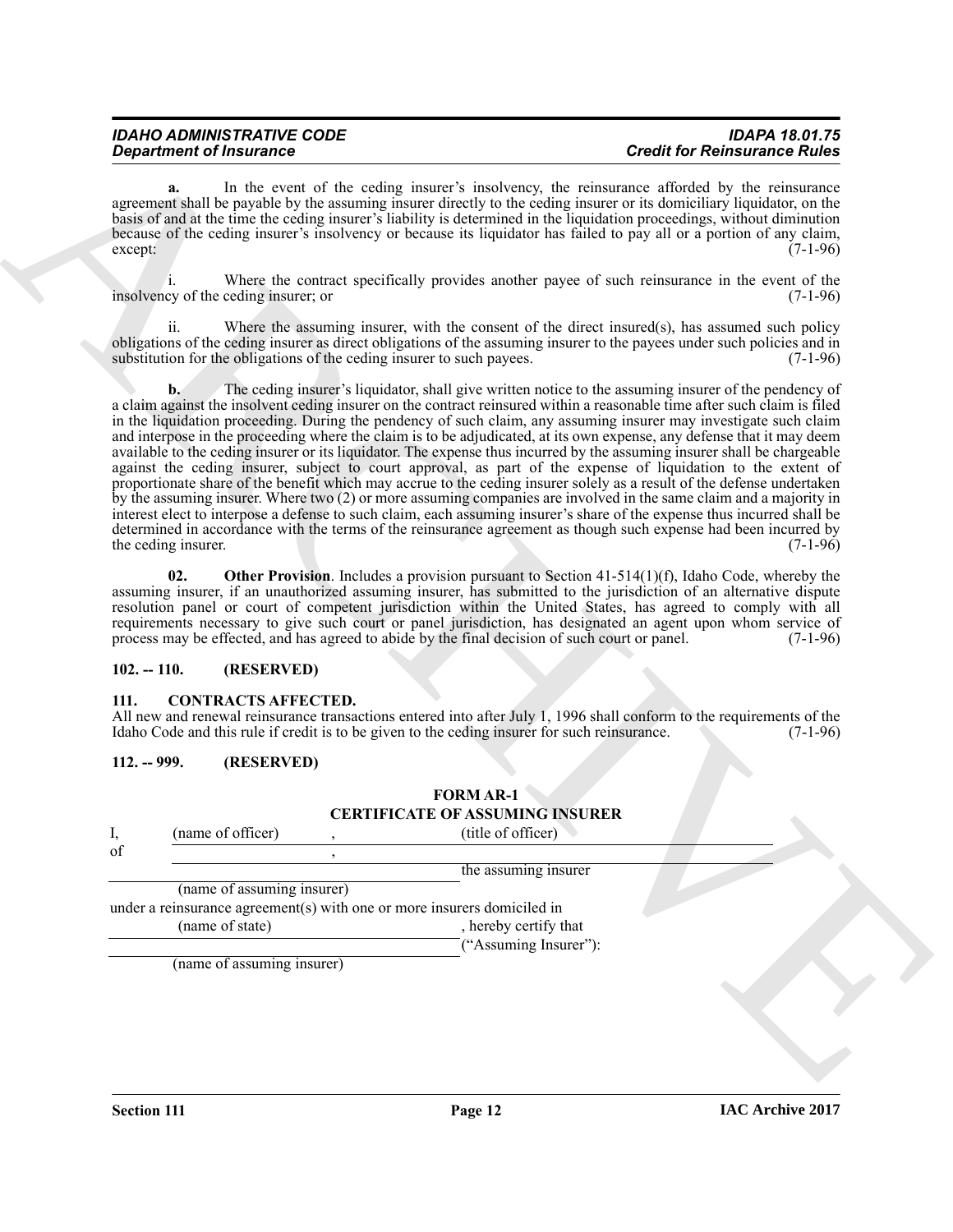# *IDAHO ADMINISTRATIVE CODE IDAPA 18.01.75*

## *Department of Insurance Credit for Reinsurance Rules*

**Experiment of The parameters** of the grant of computer junctified in Balach C-the affeliation in C-the and the Relation of the Schwartz and the state of the state of the state of the state of the state of the state of th 1. Submits to the jurisdiction of any court of competent jurisdiction in Idaho for the adjudication of any issues arising out of the reinsurance agreement(s), agrees to comply with all requirements necessary to give such court jurisdiction, and will abide by the final decision of such court or any appellate court in the event of an appeal. Nothing in this paragraph constitutes or should be understood to constitute a waiver of Assuming Insurer's rights to commence an action in any court of competent jurisdiction in the United States, to remove an action to a United States District Court, or to seek a transfer of a case to another court as permitted by the laws of the United States or of any state in the United States. This paragraph is not intended to conflict with or override the obligation of the parties to the reinsurance agreement(s) to arbitrate their disputes if such an obligation is created in the agreement(s).

2. Designates the Director of the Idaho Department of Insurance as its lawful attorney upon whom may be served any lawful process in any action, suit or proceeding arising out of the reinsurance agreement(s) instituted by or on behalf of the ceding insurer.

3. Submits to the authority of the Insurance Commissioner of

BY:

to examine its books and records

(ceding insurer's state of domicile)

and agrees to bear the expense of any such examination.

4. Submits with this form a current list of insurers domiciled in Idaho reinsured by Assuming Insurer and undertakes to submit additions to or deletions from the list to the Insurance Commissioner at least once per calendar quarter. Dated:

(name of assuming insurer)

(name of officer) (title of officer)